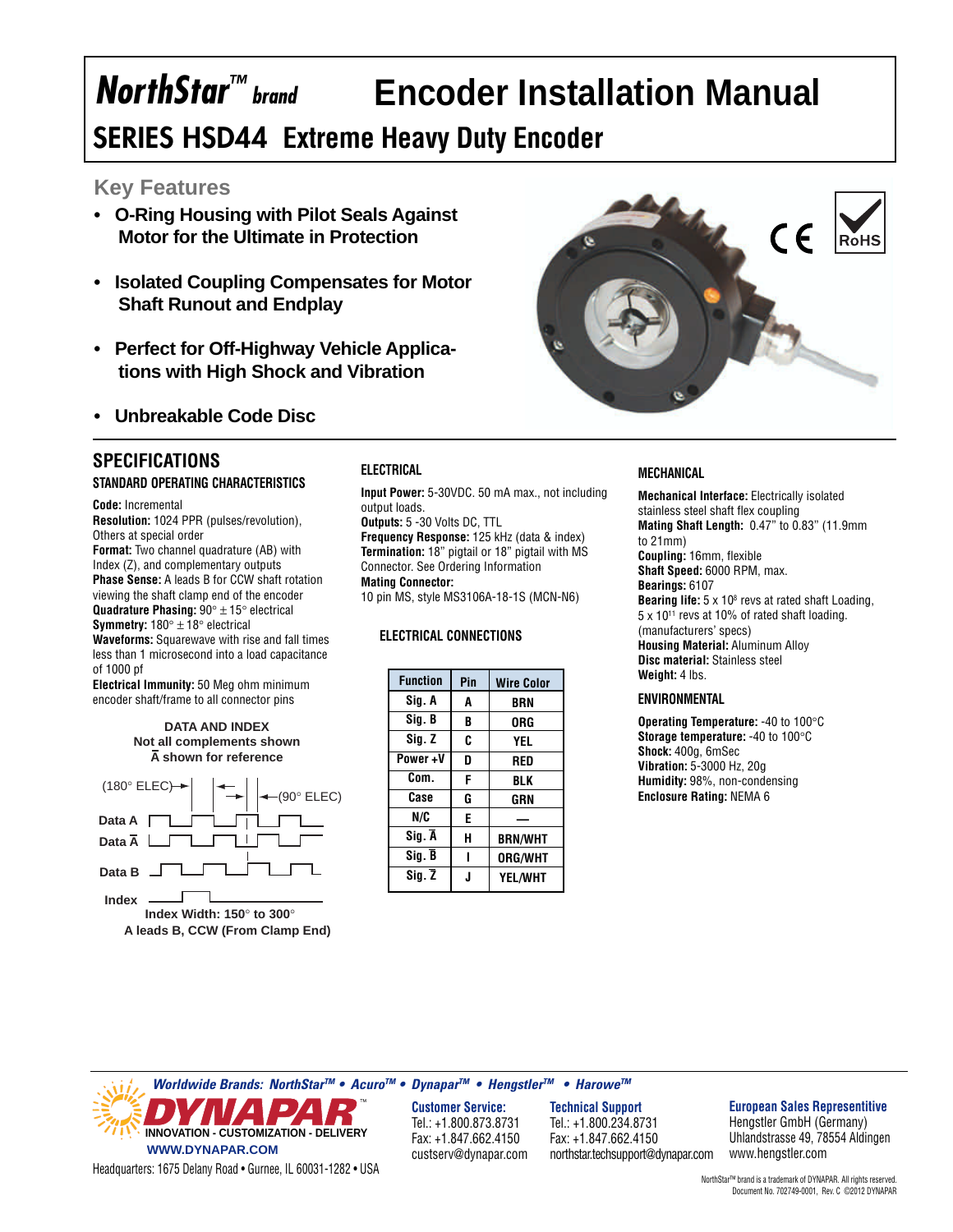#### **GENERAL GUIDELINES**

Encoders provide quality measurements and long life when common sense, care, and accurate alignments are provided during installation. The following general guide-lines will help to ensure a trouble-free installation.

#### **Mounting the Encoder**





Do not shock the encoder. Do not subject the encoder to





axial or radial shaft stresses.

Do not disassemble the encoder. Do not use a rigid coupling.





Do not tool the encoder or its shaft.

Do not use makeshift techniques to mount the encoder.

#### **Wiring the Encoder**

• Never connect or disconnect the encoder connector or wiring while power is ON. Doing so may damage the encoder.

• Power should always be connected to the + side of DC power.

• Common should always be connected to the side of DC power.

• Never connect A, B, or Z to the + or - side of DC power.

#### **ELECTRICAL CONNECTIONS**

**Cable -** The use of shielded cable is recommended for all encoder installations. When a Dynapar brand encoder is ordered, the type of termination is generally defined (usually the last selectable code in Ordering Information). If a code for a cable was indicated, the encoder was manufactured to include a shielded cable. If any other type of termination was selected or if selection of termi-nation type was not requested, a cable assembly must be ordered. (The cable assembly easily hooks onto the encoder's connector making it ready for wiring).

To determine which cable assembly to order, refer to the Electrical Connections table (in the encoder's manual).

#### **ELECTRICAL CONNECTIONS** (cont.)

In some cases, there may be more than one table or the table may be broken into sections due to different output types. If so, refer to the information listed for the output type selected for the encoder (in Ordering Information).

Wiring should be run through dedicated conduits or harnesses (not shared with any other wiring) which are spaced at least 12 inches apart. This protects the cable from physical damage while providing a degree of electrical isolation. Also, do not run cable in close proximity to other conductors which carry current to heavy loads such as motors, motor starters, contactors, or solenoids. Doing so could result in electrical transients in the encoder cable which cause undesired signal pulses.

**NOTE: Never connect or disconnect the encoder connector or wiring while power is ON. Doing so may damage the encoder.**

**Grounding:** For applications with high ground potential differences, DO NOT ground the encoder through both machine and controls end. Connect the shield at the controls end only. **NOTE: If the shield is connected at both ends, grounding problems that degrade system performance can result.**

**CE Grounding Measures** – For best EMC immunity the cable screen must be grounded on both encoder and controls end. For cable lengths longer than 30m or outdoor applications, additional measures must be implemented to comply with CE requirements. Connection of the encoder to DC power supply network is prohibited if CE compliance is required. CE-compliant products are tested to EN61326-1 EMC.

In all cases, system CE compliance is ultimately the responsibility of the manufacturer integrating the encoder.

#### **FEATURES**

All encoders have the following electrical features:

- Power (+DC)
- Common
- Output Signal(s)

Power (also referred to as supply, power source, and power +V/VCC) is always +DC for encoders. **Therefore, power should always be connected to the positive (+) side of DC power.** In addition, encoder power should be regulated to within ±5% at the encoder and should be free of induced transients. Common (also referred to as Com, supply common, and ground) is generally a black wire (verify via Electrical Connections table).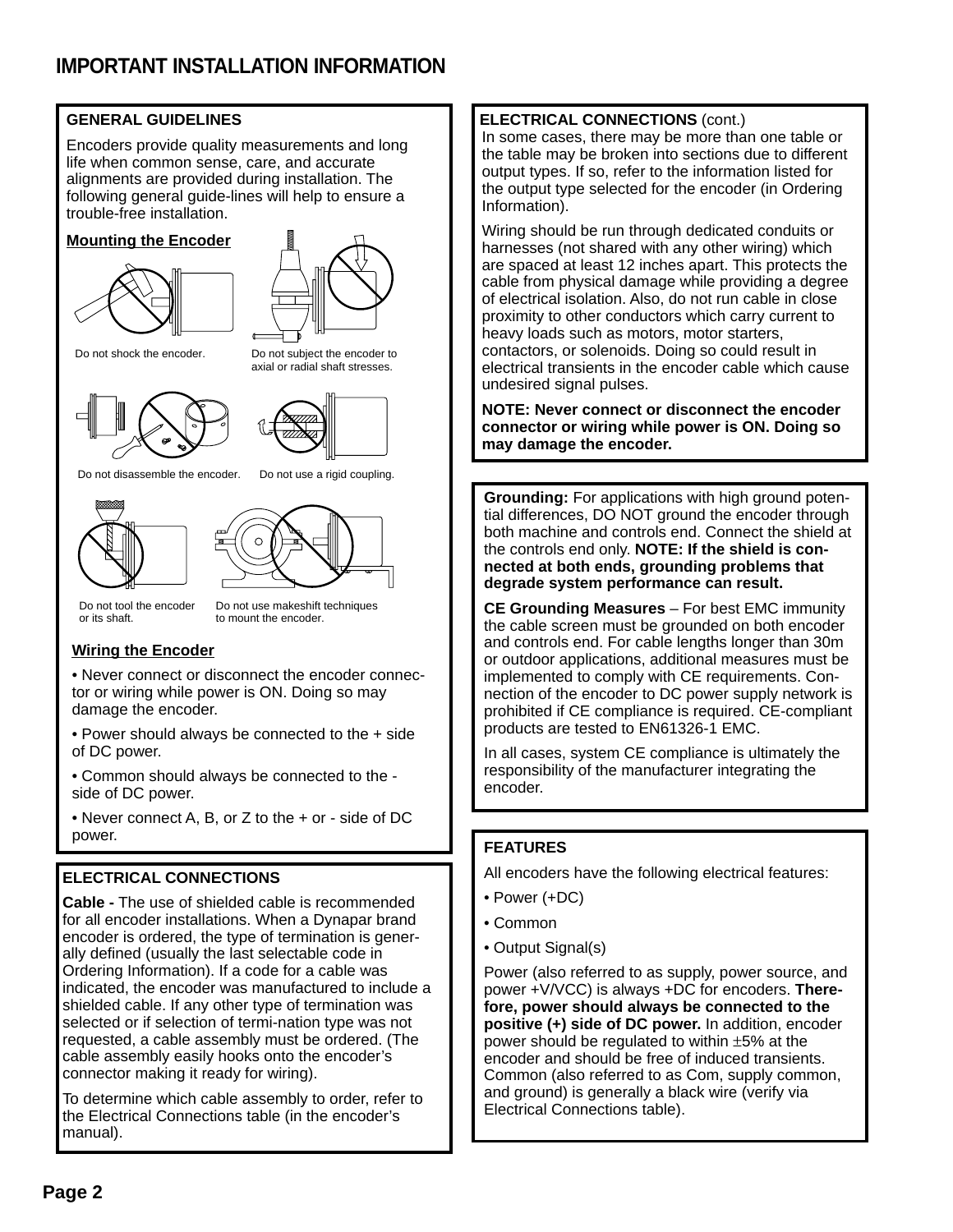# **IMPORTANT INSTALLATION INFORMATION**

#### **FEATURES** (cont.)

Common should always be connected to the negative (-) side of DC power.

All encoders have at least one output signal (A); however, it is common for encoders to have three signals A, B, Z (may also be referred to as C, X, or index). The outputs should each be connected to the receiving device at the appropriate terminal. NOTE: Never connect A, B, or  $Z$  to the  $+$  or - side of DC power.

When encoders have a differential line driver, there are two signals for each of the outputs. Each signal (A, are two signals for each of the outputs. Each signal<br>B and Z) has a compliment or inverse  $(\overline{A}, \overline{B})$  and  $\overline{Z}$ referred to as A not, B not, and Z not). The signal and Fremed to as  $\lambda$  not, b not, and  $\lambda$  not). The signal its compliment (i.e. A and  $\overline{A}$ ) are separate outputs. Connect each output to a separate input.

**NOTE: Never connect these signals together or to the + or - side of DC power. Never connect differential signals to the same input.**

#### **CONNECTIONS**

Obviously not all receiving devices are the same. However, connecting your encoder to one, no matter what type or brand it may be, is not difficult. As discussed in the previous section, all encoders have certain electrical features. Each of these features/ functions are identified in the encoder's Electrical Connections table along with its corresponding pin and wire color. Each wire specified in the table must be connected to the receiving device.

Determining where to connect each wire is as easy as following the Electrical Connections table and matching each wire to the proper terminal on the receiving device. In general, no matter what type of receiving device you are using, the terminal strip is marked, indicating the proper location for each function/wire. These markings may either be numbers or text labels identifying functions. If they are numbers, the receiving device's manual should define what function corresponds to each number.

Since receiving devices are made by various manufacturers, not all text labels/references are the same. There are various ways to identify each function. Following are a few examples:



#### **FREQUENTLY ASKED QUESTIONS**

#### **There are additional colored wires which are not referred to in the Electrical Specifications table. What do I do with them?**

Do not connect them to the receiving device. Any unused encoder signal wires must be individually insulated and tied back. They should NEVER be in contact with common, power sources, or other output signal lines.

#### **The encoder is correctly connected to the receiving device per the Electrical Specifications table and the receiving device's terminal strip label; however, it's counting in the wrong direction. What's wrong?**

In order to reverse the counting direction, the output signal connections must be switched. If the encoder has a single ended output, swap A and B. If the rias a single ended output, swap A and D. if the encoder has a differential line driver, swap A and  $\overline{A}$ .

#### **I've connected the encoder and it doesn't work ( No Outputs). What can I do?**

Many encoders have internal protection circuits which shut down the encoder to prevent damage if the input power is not correct or the outputs are overloaded. Check the following: Input Voltage (is it too high?); Input Polarity (is it reversed?); and Output Wiring (are they wired properly?).

#### **I've read and followed the technical manual and these guidelines and the encoder still doesn't work properly. Help!?**

Calm down - help is at your fingertips! Simply pick up the phone and dial our Applications Engineering Department at 1-800-234-8731 (US & Canada) or 847-662-2666 from 8:00 AM to 4:45 PM (Central time) Monday - Friday. One of our engineers will gladly help you solve the problem.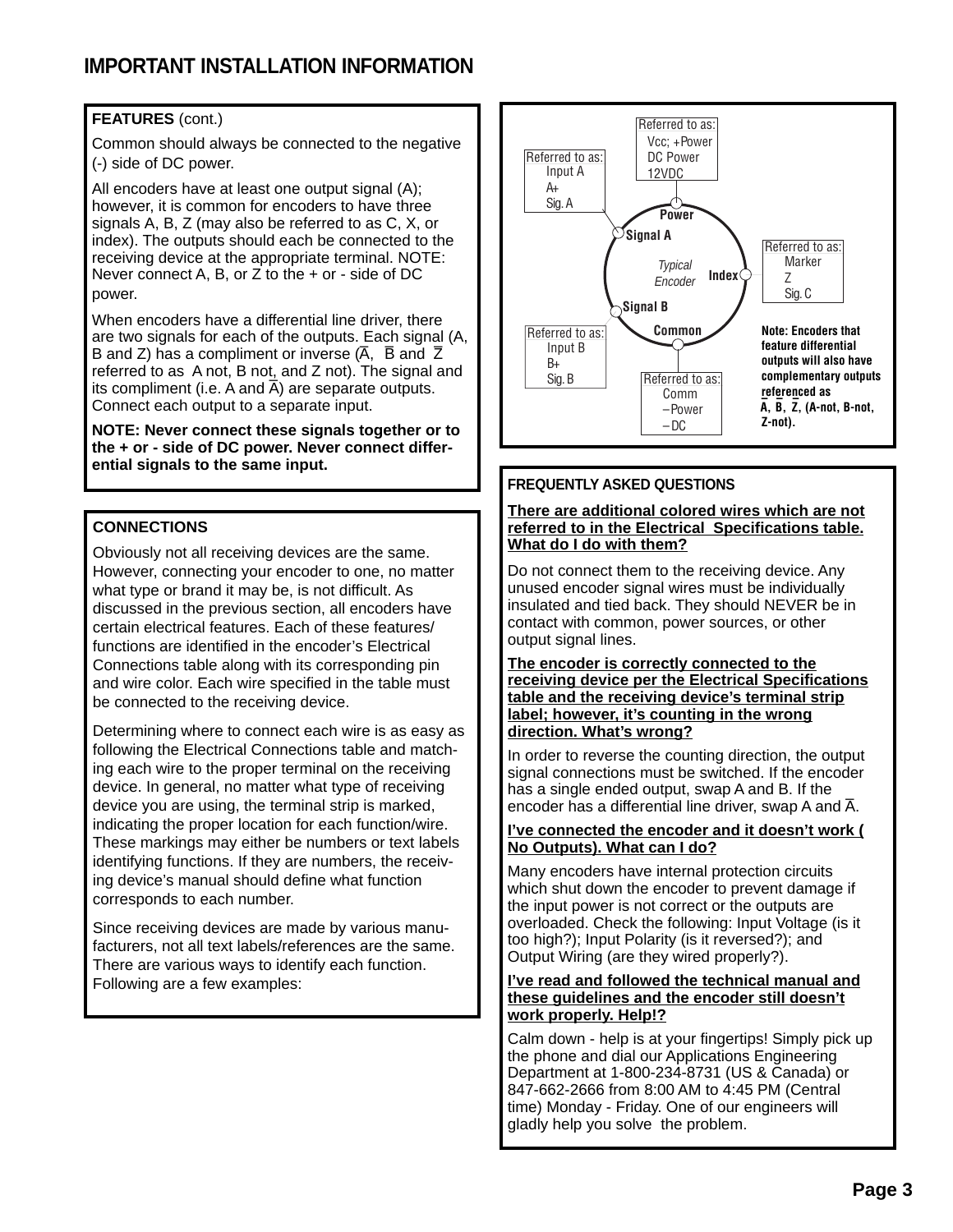# **MECHANICAL lINSTALLATION**

#### A. GENERAL OVERVIEW

The NorthStar Series HSD44 is a harsh-duty speed and position transducer that when mounted to a rotating shaft, produces output pulses that are directly proportional to the shaft speed and direction. The encoder is attached to the motor shaft via a stainless steel flexible coupling that compensates for motor shaft end-play and run-out. The clamp is also electrically isolated from the encoder to ensure motor shaft currents do not ground through the encoder bearings. Due to this specialized coupling, special precautions must be taken during installation as outlined in this manual.

#### B. SHAFT EXTENSION

Solid shaft preferred, keyway allowed (key must be removed); flatted shaft must not be used. The shaft extension length range is .47" to .625". Installations that use a press-fit or screwed-on stub shaft adapter should align the stub shaft to 0.002" TIR or less using a dial indicator.

#### C. REQUIRED TOOLS & MATERIALS

Caliper & Dial Indicator Gages Shaft Checks 1/4" Hex Key Wrench Shaft Clamp Access Plug 5/32" Ball End Hex Key Wrench Shaft Collar Clamp and Shaft

3/16" Hex Key Wrench Encoder Mounting Screws 10mm Hex Key Wrench Stopping Plug Open End Adjustable Wrench Cable Gland 7/64" Hex Key Wrench Terminal Box Cover 1/8" Flat Blade Screwdriver Terminal Block Wiring Torque Wrench, 20–75 inch pound range Tightening Fasteners Threadlocker, Loctite 242 or equivalent Retaining Fasteners

#### **Tool Purpose**

Clamp Alignment Screw

**CAUTION: Upon initial inspection of the shaft coupling area of the HSD44 you will notice a 10- 32 screw that extends through the encoder body and into the shaft coupling.**

**DO NOT remove this Coupling Locating Screw until directed to do so in Step 9 of the Installation Procedure.**

**Please familiarize yourself with the following as seen in the magnified view drawing below:**

- **1. Shaft Clamp Screw**
- **2. Shaft Clamp Access Plug**
- **3. Flex Coupling Locating Screw**
- **4. Coupling Locating Hole**

**Note:** The encoder can be mounted on shafts of varying lengths (MIN 0.47 in, MAX 0.83 in).

#### **ESD44 MOTOR MOUNT REQUIREMENTS**



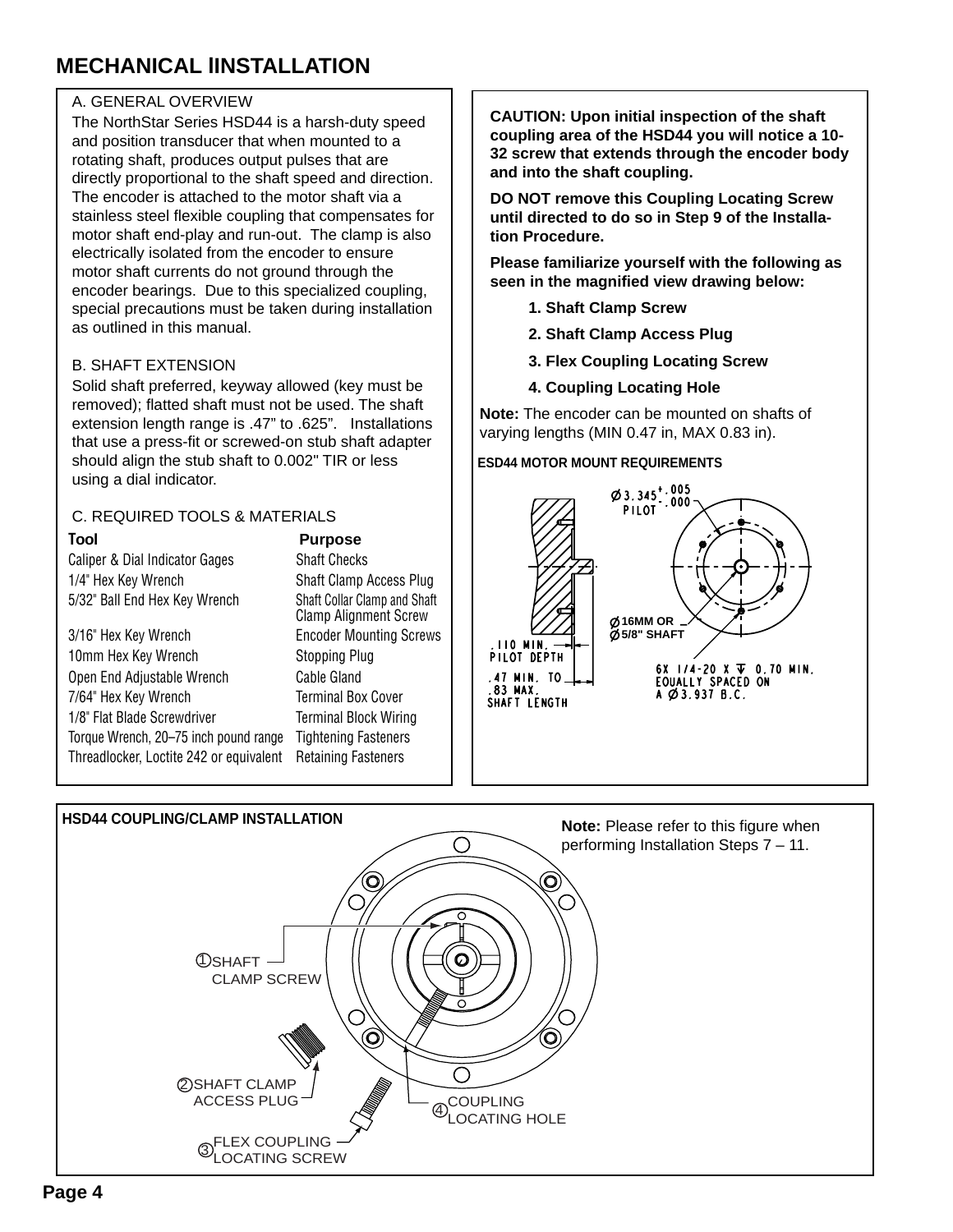# **MECHANICAL lINSTALLATION**

**STEP 1:** Please reference the below diagram titled "EN 44 Motor Mount Requirements" to ensure that a correct mounting interface is provided for the mechanical installation of this encoder. The HSD44 has a 0.110 inch piloted face that is concentric with the Flex Coupling. Be sure to create a concentric pilot with the six 1/4-20 inch threaded holes on customer equipment as shown in the diagram.

**STEP 2:** Ensure the mounting interface and shaft extension are free of dirt, grease, or any other foreign matter. Check the shaft Total Indicated Run-out (TIR), and ensure that it does not exceed 0.005" TIR.

**STEP 3:** Using the 1/4" hex key, remove the Shaft Clamp Access Plug from the side of the encoder body.

**STEP 4:** Place the 5/32" ball end hex key into the access hole and loosen the Shaft Collar Clamp Screw. Place a small amount of threadlocker on the screw threads and re-install it into the Clamp Collar. Re-thread the screw into the clamp loosely. DO NOT TIGHTEN. Remove the 5/32" ball end hex key from the access hole.

**STEP 5: Place a Lockwasher onto each** 1/4-20 x 1" Encoder Mounting Screw (6 required). Apply a small amount of threadlocker to the screw threads.

**STEP 6:** While observing the proper orientation of the cable exit, slide the encoder straight over the motor shaft extension, and engage the encoder's Flex Coupling. Note again, shaft engagement is MIN 0.47" MAX 0.83".

**Note:** Please refer to 'HSD44 Coupling/Clamp Installation" figure (previous page) when performing Installation Steps 7 – 11.

**STEP 7:** Install the six Encoder Mounting Screws using the 3/16" hex key and torque to 75 inch pounds.

**STEP 8:** Using the 5/32" hex key, tighten the Shaft Clamp Screw. Torque to 36 inch pounds. Remove the 5/32" hex key.

 **CAUTION: The motor shaft must NOT be rotated until Step 9 (below) is performed, or damage to the encoder flex coupling will result.**

**STEP 9** Using the 5/32 hex key, completely remove the 10-32 x 1.5" Flex Coupling Location Screw. This screw is no longer needed for installation, instead replace with the shorter 10-32 x 7/8" screw. Obtain the 10-32 x 7/8" SHCS from the hardware kit (this screw has an o-ring under the head). Apply a small amount of threadlocker to the screw threads. Using the 5/32" hex key install the screw into the Coupling Locating Hole and torque to 20 inch pounds. The purpose of this shorter screw is to block the hole while in operation.

**STEP 10** Apply a small amount of threadlocker to 1/8" NPT Shaft Clamp Access Plug threads. Using the 1/4 hex key, install the plug and torque to 60 inch pounds.